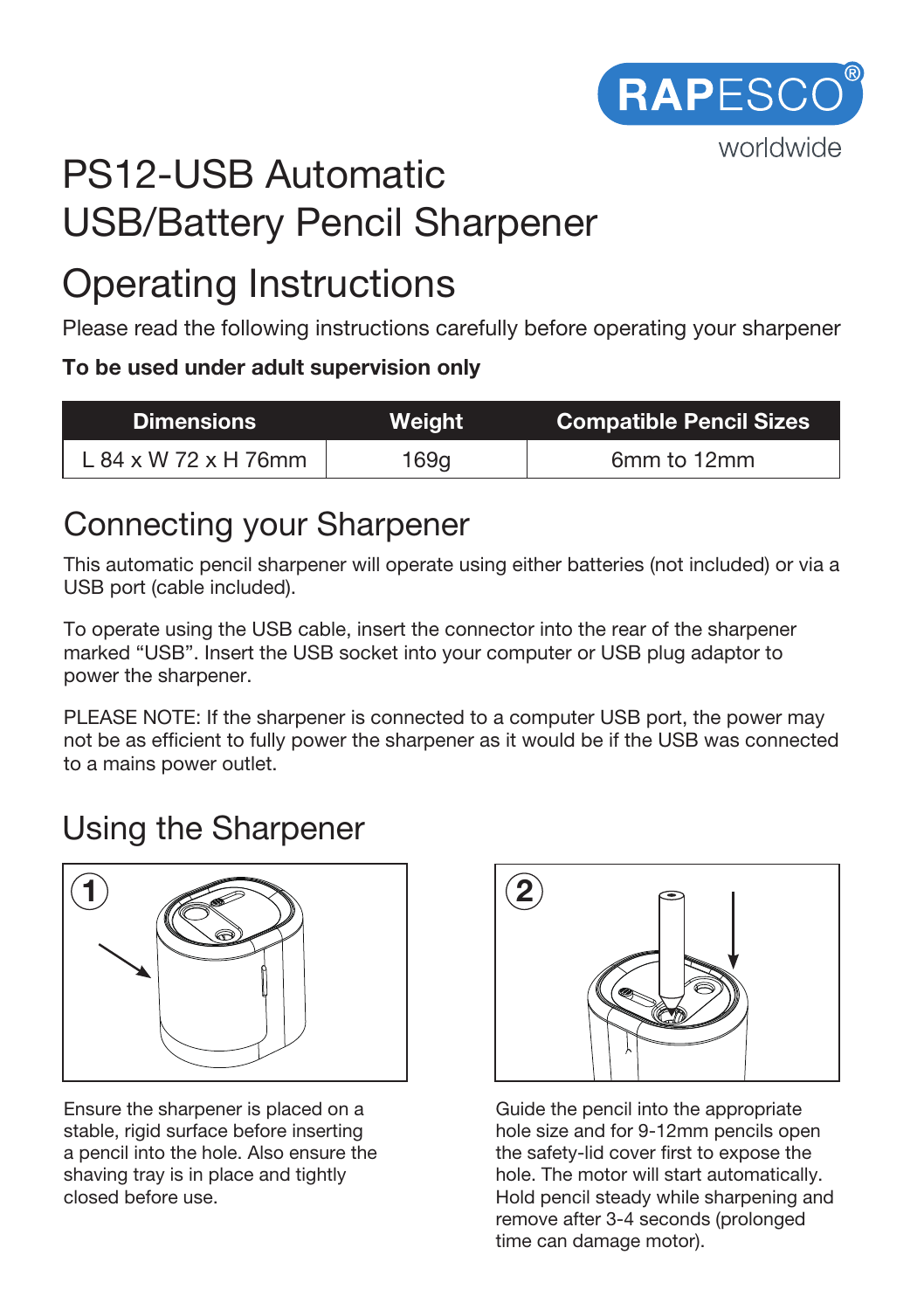# Emptying the Shavings



- 1. Empty the shavings tray when it is half full. The sharpener will not operate properly and serious damage can be caused if the tray is over-filled.
- 2. Hold the sharpener vertically over a bin before removing the shavings tray.
- 3. Hold both sides of the cover and pull it out. Clear the contents of the shavings tray and place the cover back firmly.
- 4. The sharpener will not operate unless the shavings tray is replaced correctly.



The Rapesco PS12-USB is supplied with 2 x standard size and 2 x jumbo size replacement blade units.

- 1. Remove the cover, ensuring that shavings have been emptied first.
- 2. Remove the old blade units by lifting them into the sharpener to remove them from their mounting.



- 3. Insert the replacement blade unit, pressing up into the sharpener and lowering into position.
- 4. Reattach the cover.

PLEASE NOTE: Do not touch the cutting blades themselves. Remove and install new blade units by holding the plastic casing only.

#### Replacing the Blade Units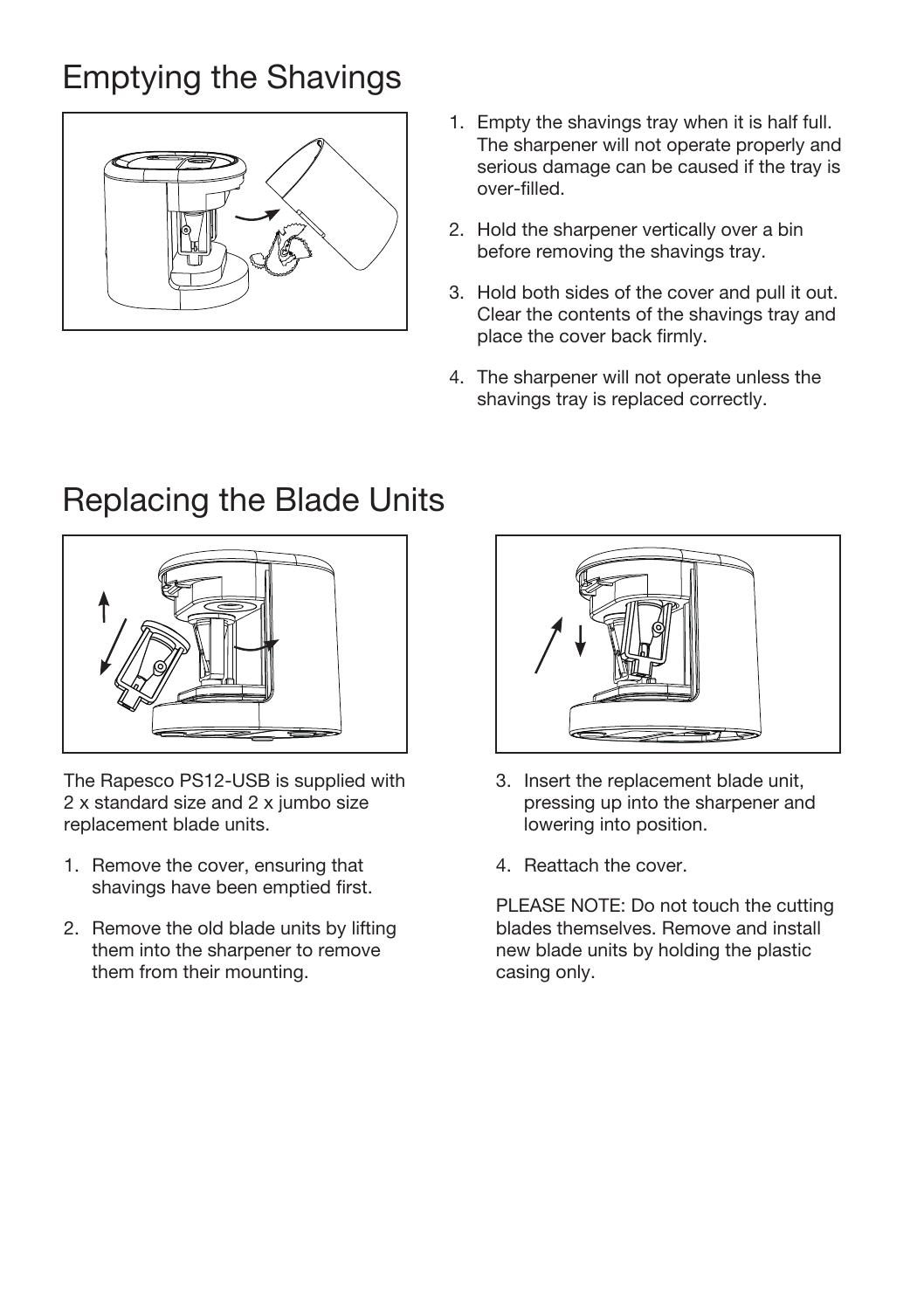# Installing Batteries



- 1. Open the battery compartment at the bottom of the sharpener.
- 2. Insert four new AA Alkaline or rechargeable batteries into the compartment according to the diagram below making sure to observe correct polarity.
- 3. Close battery compartment.

# Removing broken lead from the blade unit



To remove a broken pencil lead from the cutter unit, remove the unit as shown in **'Replacing the Blade Units'**. Use the tip of a pencil to dislodge the lead by sliding it back and forth against the blade until the broken lead is released. Do not use a metal object (eg. scissors or screwdriver as this may damage the blade).

# Cleaning your Sharpener

Regular cleaning will ensure that your sharpener operates efficiently.

- 1. Use a small brush (e.g. thick paintbrush or toothbrush) to clean the cutting blade. Never use metal objects as this may damage the cutting blade.
- 2. The shavings tray can be removed and cleaned with water only, but ensure it is fully dry before reusing.
- 3. Do not clean the main sharpener unit with water or any other liquids.

# Coloured Pencils

- 1. Sharpening coloured pencils causes wax to build up on the cutting blade.
- 2. We recommend alternating between coloured and graphite pencils as graphite will help to clean the blade, as well as regular cleaning as per the instructions above.